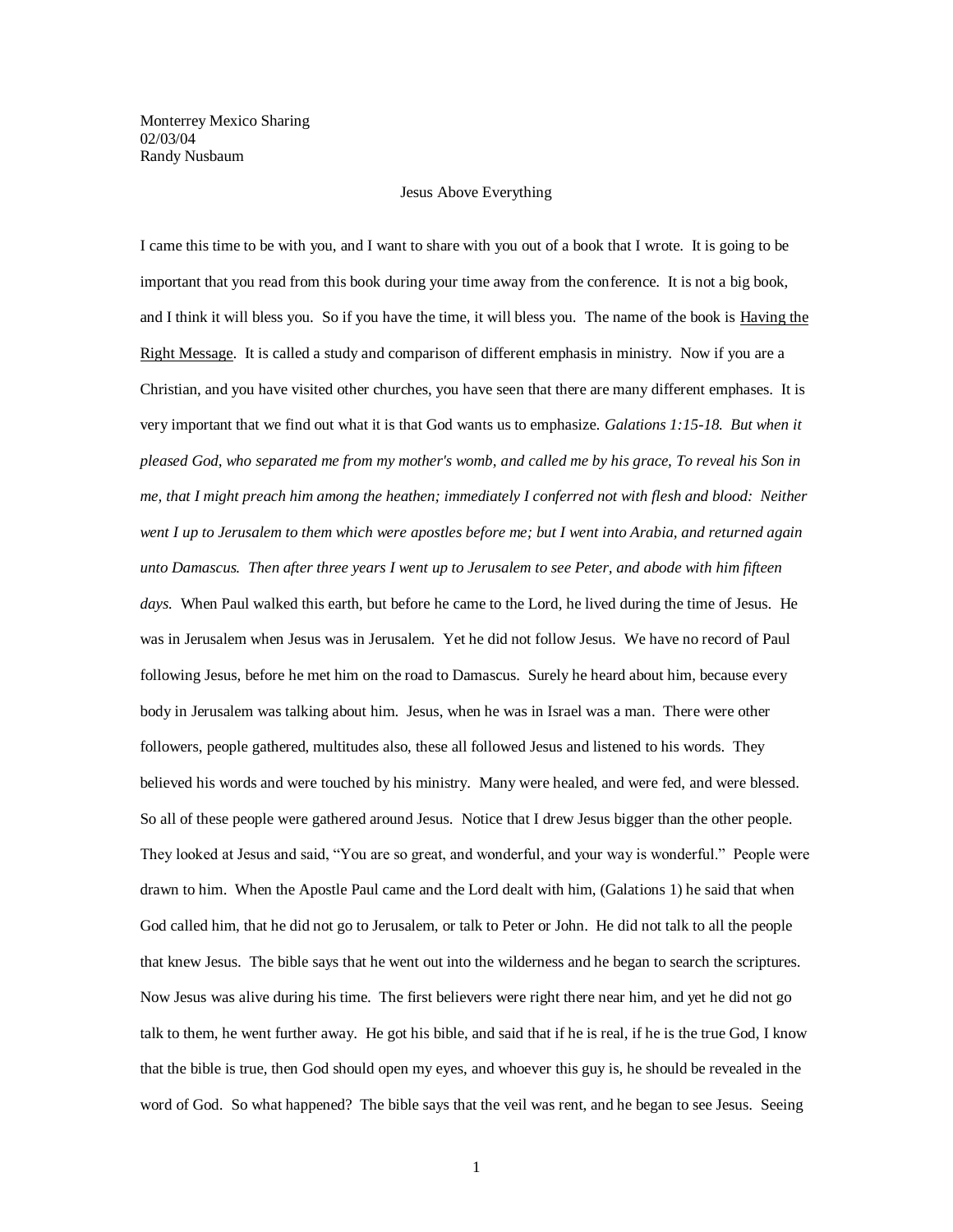not from the shores of Galilee, not feeding the multitudes, but seeing the Christ who is all and in all. He began to see Jesus, not as a man, but as what happened after the resurrection. Here, he was just a man. He was a great, the greatest man, but these people were still separate from him. The relationship was different. These people knew Jesus, but they knew Jesus after the flesh. Did not Paul say something like that in Corinthians? He said I once knew Jesus after the flesh, but no more! I know him in Christ!

If he had talked to one of those who knew him after the flesh, they would have said "He is a good man. He healed me. He blesses people." But he did not ask those. He asked the Holy Spirit, and the Holy Spirit did not reveal this Jesus, he revealed the resurrected Jesus. The relationship that you have now is with the resurrected Jesus, not the other. Now I will explain what I mean in just a minute. Paul did not talk to those people because they would have described a man that was before the cross. That is the man that the Catholics know. You walk in and you see a figure of him, and where is he? He is on the cross. He is still dying. He rose from the dead! He is the resurrection! These people did not know him as the resurrection. They knew him as the deliverer, the healer. Paul began to see this resurrected Jesus. Pre-cross Jesus was a local hero for the Jews. The other is all in all, Alpha and Omega. When Paul began to see this one, he saw himself in Christ. He began to understand that he had a different relationship than they did. Before the cross, there was a separation. Jesus could touch and bless you, but you were still you, with all of your problems, sins and failures. After the resurrection, you are in him! Him who? The true vine. Who are you? The branch. That is different. These people were not branches, we are the branches. We are the body of Christ! Now these people would listen to Jesus, they would hear what he said and they would say "That is so wonderful!" "I love what he is saying." Then they would go their own way, and they would forget what he said, and they would go back to their own ways. When they would fall into sin they would say "What is wrong with me, I heard his word?" "I love him, what is my problem?" That happens today, because many people have this old covenant relationship, not a new covenant relationship. Jesus would heal them and they would be walking and leaping and praising God. Then they would go home and lay down at night, and say "I love you Jesus, I am healed, I can walk!" Then they would get up in the morning and someone would say "get up, it is time to go to church," and their response is " I am tired." "I do not feel like going to church." "You have legs!" "He just healed you!" "Get up!" "I know and I am thankful,

2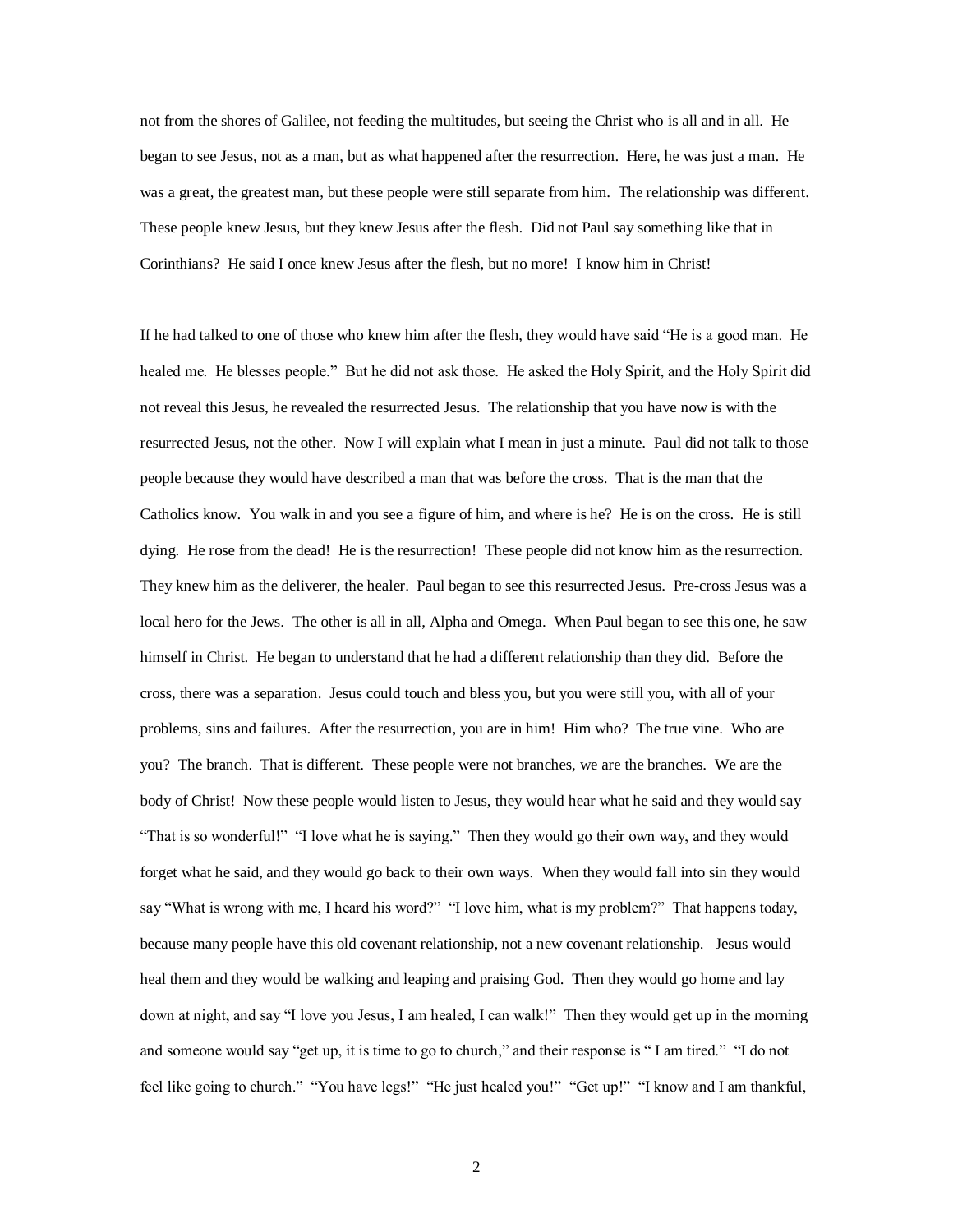but I am tired." You see, there is a greater problem than sickness. Self! It is the worst. He can heal you, and cast demons out of you, but there is still no hope. He did heal them and cast demons out of them, and still said that there was still no hope, until I go to the cross. That is where the hope is. The hope is not in miracles, the hope is in Christ!

How does that happen? Paul began to see Jesus, not Jesus of Nazareth, So when he came and talked to this person about Jesus, it was as if they talked about two different Jesus'. Can you see that? One was the precross Jesus that called you, and healed you, and blessed you, but you still had all of your problems. The other is the resurrected Jesus, and I am in him, and he is in me. If he heals me body so that my body can go to church, he also fills me with his Spirit, Life, and Nature, and that nature says in me that I must be about my Father's business. Where is the victory and hope? Christ in me is the hope! He does not say that he will give you hope by touching you, I will give you hope, he says, by being your hope, by being in you and overcoming. Overcoming the devil, problems, and overcoming you. So he talks to one person and they have a different view. He looks around and talks to everyone, and they love Jesus, but of the closest ones that are to him, one is denying him, one is betraying him, the rest are running away. And these are they who love him. So Paul looks at this group and says "What is wrong?" There is so much sin in the church. There is so many problems in the church. There is so much pride in the church. But when he looks here in Christ, no pride, no problems. This one with all the problems is not the church. This is before the church. The church came after the cross. Then what is the church? All of those who are gathered in Christ. But then what about the problems? This man had problems. When you follow this Jesus, he could not overcome, and he did not understand why. But when he was introduced to this Jesus, one new thing was added. The cross. Christ liveth in me.

So each person with their problems began to hear about the resurrected Jesus, and the word started to spread. "Do you remember the Jesus we used to listen to? Remember how good it was and how happy we were but we still had our problems? Well I heard something new, he rose from the dead, and we are in him, and we are his body and we are his life!" Glory to God, that is the victory! This man says that I have a different problem. I have a problem with pride, and how can I overcome? One answer, the cross. I am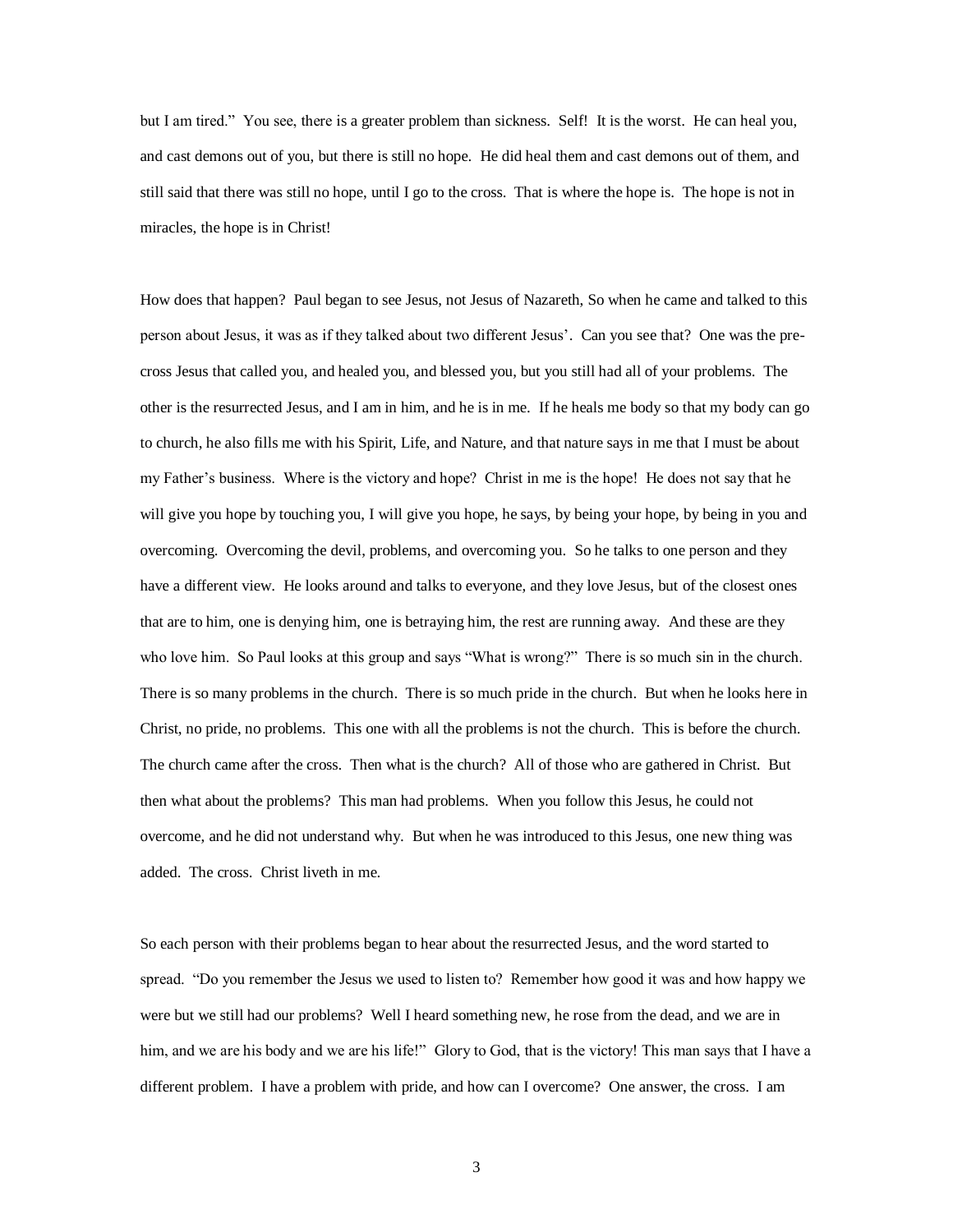crucified with Christ. This one says I have a different problem, sometimes I tell lies. I do not want to tell lies, but when I get under pressure, I lie, I go to the alter and I go oooohhhh. That alter is not the answer, the cross is the answer. When you come to the church alter, you must come to the cross. When you come to the church alter, you will be serious and sincere, but what happens? No victory. At the cross there is victory. Over what? Pride, covetousness, lying, every problem in man. Does God crucify pride? No! Lying? No! Then what does God crucify? You see, the cross has to be applied to each person. How does that happen? If you follow this Jesus, it will never happen. You have to do what Paul did. Get away from religion, because you want to get to Jesus. The real thing! Get into the word, and you say "God open my eyes, I want to see Jesus." When he begins to reveal him, he will not be at *this* alter, and Jesus walks by, and you are reaching out, "Oh Jesus stop! Do not keep going. Touch me Lord!" That is before the cross. He has already touched you. Amen? That is the answer. Christ!

Paul saw the difference, and he said "There is a problem in the church. It is greater than sin, pride, selfishness, and lying. It is blindness!" Blindness to what? *This* Jesus! To the resurrected Jesus, the one in whom we live. Who lives in us. Overcomes us. Paul saw the problem. What did he do? When he saw *this* Jesus, his whole life changed. He said "it is not my life. It is not my life even to give to God, it is my life to give to the cross, and let Christ come out of me." That is what he saw, he saw Jesus, all and in all. He said "Where am I?" The spirit of God told him, "In Christ." "But if I am dead, what can I do?" The spirit said "Only one thing. Let Jesus live in you." That is the answer. Paul saw this about himself, and said that if this is true of me, it is true of everybody. That means that everyone needs to know the

## End of side one

And this man said back to him, "Oh, I know about Jesus, but I am not in to the cross, I am in to healing. My church teaches healing." This man may have said "My church teaches holiness." Another says, "My church teaches evangelism." God looked down and said, "I am going to choose someone to spread the word and write it down so that everyone could read it." So he looked at the one who was preaching healing and said, "No, he missed the mark." "He understood one little piece, but he did not see Jesus!" So God

4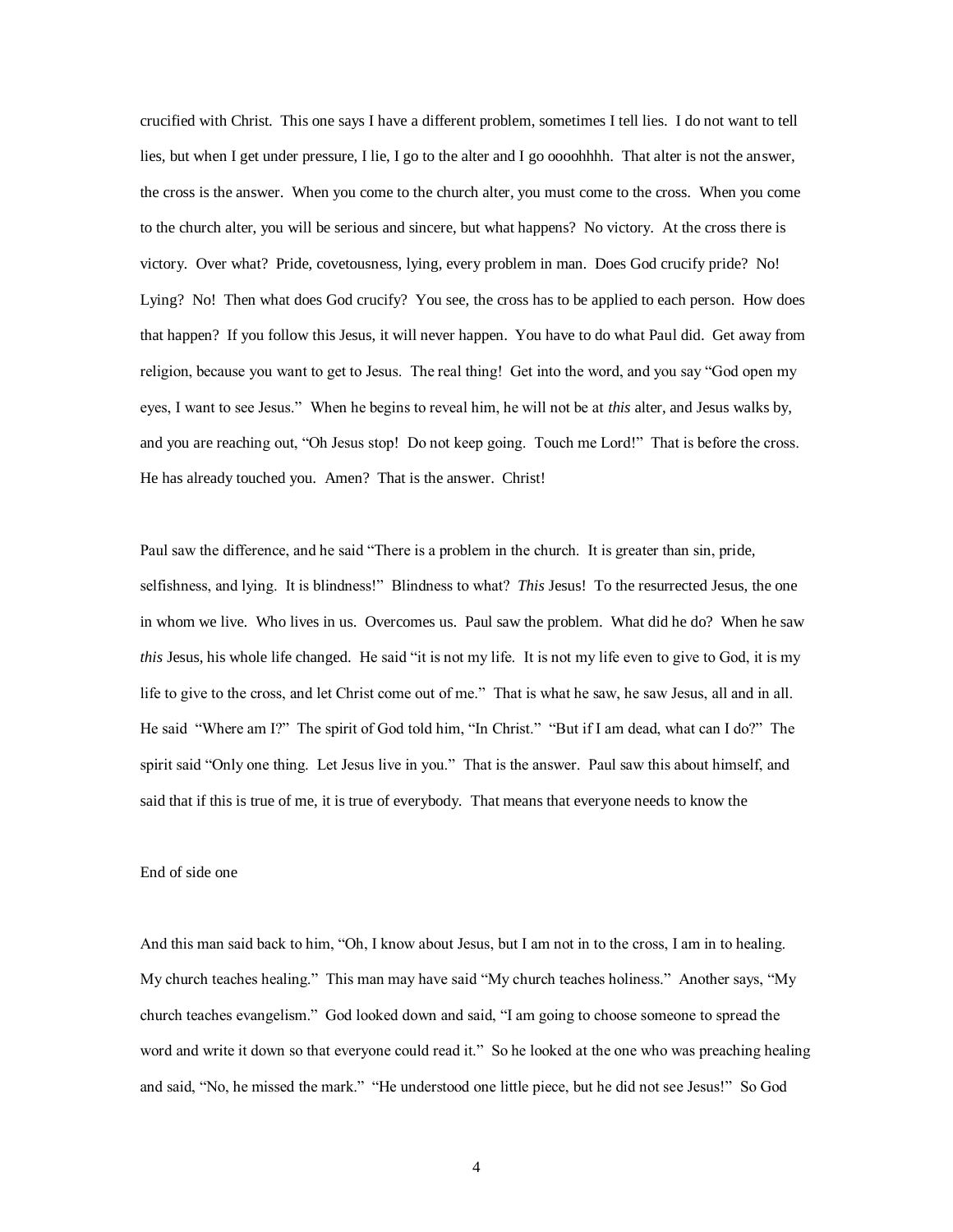looked and said, "No not him." He looked at all the men, and then he came to Paul. "This man sees the truth. He sees the cross. He sees the resurrection. He understands that the cross is not just an historical event, two thousand years ago, it is working in him now." Paul says "I *am* crucified with Christ, not that I was a long time ago. The cross still works in me today. Every day." With him, it is always Christ and him crucified. Do you remember what Paul said in 1 Corinthians 2:2? For I determined not to know any thing among you, save Jesus Christ, and him crucified. So God said "This man. For he preaches the truth."

Do you know what the name of this place is? Berea. Do you know where that came from? The name was chosen out of the bible, but it started about thirty-five years ago, before this place. There was a man, an evangelist from the Assembly of God. A powerful man. Very admired. He was going to many places preaching, and great things were happening. Miracles, blessings, power. But something happened. He was empty on the inside. He would touch people, and God would heal them, but on the inside he felt empty. In between evangelistic meetings, he would go up into his room, and he would get the bible, and he would read, and cry, and said, "Oh God, I need Jesus." "I am not in sin, or doing things wrong, I just need Jesus." Do you know what happened? God opened his eyes. Not to this Jesus, but to *this* One. All his ministry he had served this Jesus, but he saw that this Jesus died. He died, and *this* Jesus came forth. That man came out of there, and he began to preach Christ. He began to preach the cross, and people began to gather. Not like this, but in Christ. People began to understand, and the word began to go forth. The people that came said that the world needs *this,* not this. It began to spread. A man came here from that place and began to preach *this* Jesus, and this place started. All over the world, in Korea. Africa, South America, people began to go and preach Christ. They would start a place, and do you know what they called it? Berea. Only one came here, and one into this country and one over there. Later I came to that place in Dallas, and I had been following this Jesus. I was working with a very famous man. Maybe you have heard his name, Kenneth Copland. I worked with him for years. God told me to go to this place. I was twenty-two years old. God began to open my eyes, and I saw the difference, and it changed my life. Now, every day, every where I go, I live for *this* Jesus. I want *this* Jesus to live in me. My victory is not power from heaven, my victory is Christ in me. I became a missionary, and later came back to the states and started a church. Like *this one*, to gather in Him. It is not your life, it is his. It is not your power, it is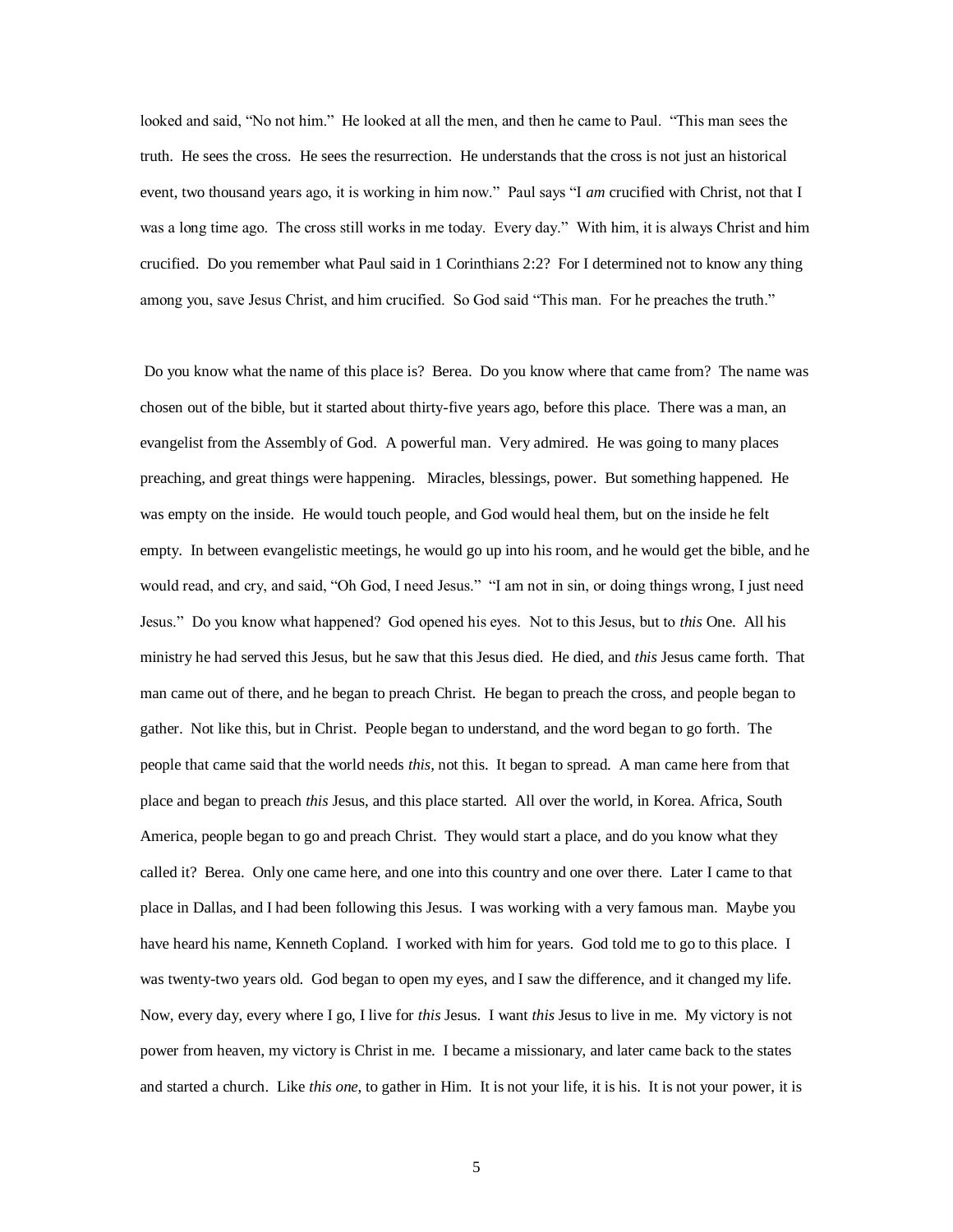his. You are dead. You are dead! He is your life! That is the church that I come from. We raised up a bible school similar to this to preach Christ. I am determined not to know anything, except Christ and him crucified. Students come from here, (the reference is to ACTS) this place of following Jesus, and they hear the message, and God begins to open their eyes. They begin to enter in here, and because God has revealed himself in them, now they are going different places. This was one of the main places for this message, but the last five or six years, God has been using me all over Latin America. This book that you have, I wrote in English, and was translated into Spanish by people in Costa Rica, Cuba, and all over Latin America. They saw the difference, so they were able to write it down. We went to Costa Rica, and there is a church there established on one thing. The same thing that happened to Paul, the same thing that happened to the man that started Berea, the same thing that happened to me, happened to them. Now there is a church in Costa Rica. They live for Jesus, and to spread this message. We went to Nicaragua and we marked the map, and have been all over Nicaragua. We have established a foundation. Not "holiness people," not "healing people," but "Christ in you people." The last few years we have been going to Cuba. Praise God. It is very dangerous, but not for the Lord. We got in there and most of the people knew this Jesus. We began to preach and open the Word. We began to bring our books. They began to read, and they began to cry out from *here*, leaving religion. They said "Lord, I want you!" "I want your life in me!" The Holy Spirit would come and open the veil, and they would see Jesus, and they would be changed into his image. We have a man there who embrased this message. He has dedicated himself to bring Christ to Cuba. People need this message.

When you realize that when you see this Jesus, your life will never be the same. Because it is not your life. Your problems are no longer an issue. Each person that tells you that you have a problem, and another says they have this problem, and instead of going to the one and saying you need holiness, or you need to fast, Paul would go to every one of them and say "You need the cross." If a person is dead he has no demons. If you are crucified with Christ, you have no demons. You have Jesus in there. If it is "you" in there, and not Christ, you might have all kind of things in there. So you say "I have this problem, there are so many problems." So what is the hope? Paul saw the hope, and he said, "You need the cross. All of you need the cross." Crucified, and now one life, Christ! If it is Randy for Jesus, I am going to fail. I am human. I

6